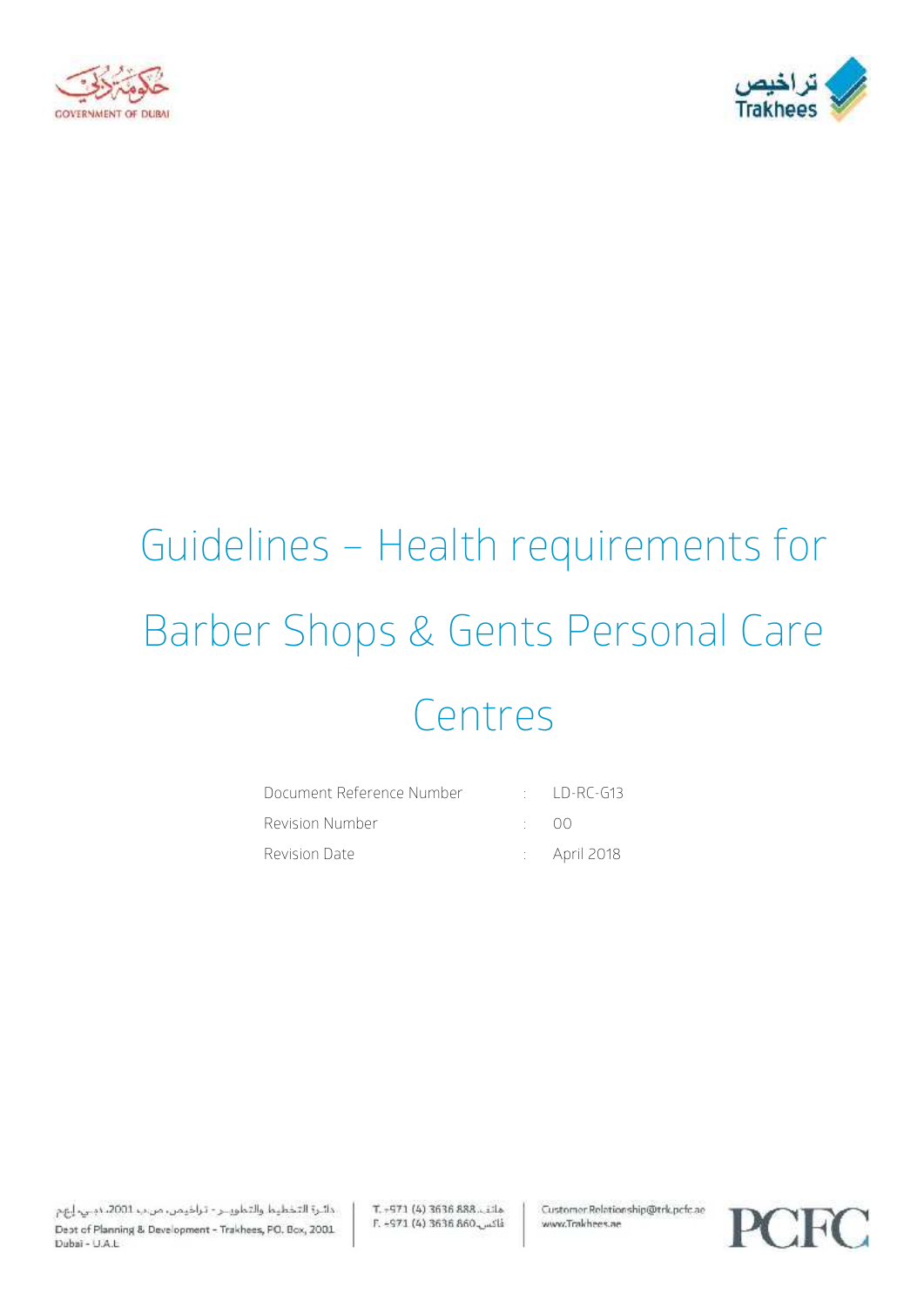

# **1. Purpose:**

To ensure compliance of all barber shops/personal care centres with the public health requirements set forth by Trakhees Retail & Commercial Section. To ensure the implementation of unified health requirement in all barber shops/personal care centers in the area of Jurisdiction of Trakhees, Dubai, and UAE.

#### 2. **Scope**:

The health requirement is applicable in all barber shops/personal care centres in the area of Jurisdiction of Trakhees, Dubai, UAE.

### **3. Responsibility:**

- Director, Inspection Department
- Manager, Retail & Commercial
- Senior Officer, Retail & Commercial
- Officers, Retail & Commercial

# **4. Details of implementation**:

- 4.1. **Documents:**
	- 4.1.1. A valid professional trade license issued from Trakhees Licensing Division /JAFZA should be available and the company name/trade name/operating name/licensee should reflect the service provided by the centre.
	- 4.1.2 Updated staff list.
	- 4.1.3 EPHS file as per (Health Circular No.4) to compile and include all the required documents for verification during inspection.
	- 4.1.4 Only those activities mentioned in the license are allowed to be performed within the facility..

#### 4.2 **Staff:**

- 4.2.1 All staff should obtain Occupational Health Cards issued from Trakhees (044364652/044364639) prior to starting the work in the premise. Renewal application shall be placed one month prior to date of expiration.
- 4.2.2 Staff shall wear light-coloured uniforms while working (except hair colouring activity during which dark coloured uniforms are required). Each employee must have three (3) uniforms and he/she shall wear it during the working hours & keep it clean and presentable.
- 4.2.3 Personal hygiene of the staff should be maintained through all the required measures like wearing the Personal Protective Equipment, trimming the nails short, not wearing jewellery, covering the entire foot, following the NO SMOKING policy etc.
- 4.2.4 Employees must wash, clean and sanitize their hands before and after serving each customer.
- 4.2.5 Unhygienic and inappropriate practices are not allowed in the premise.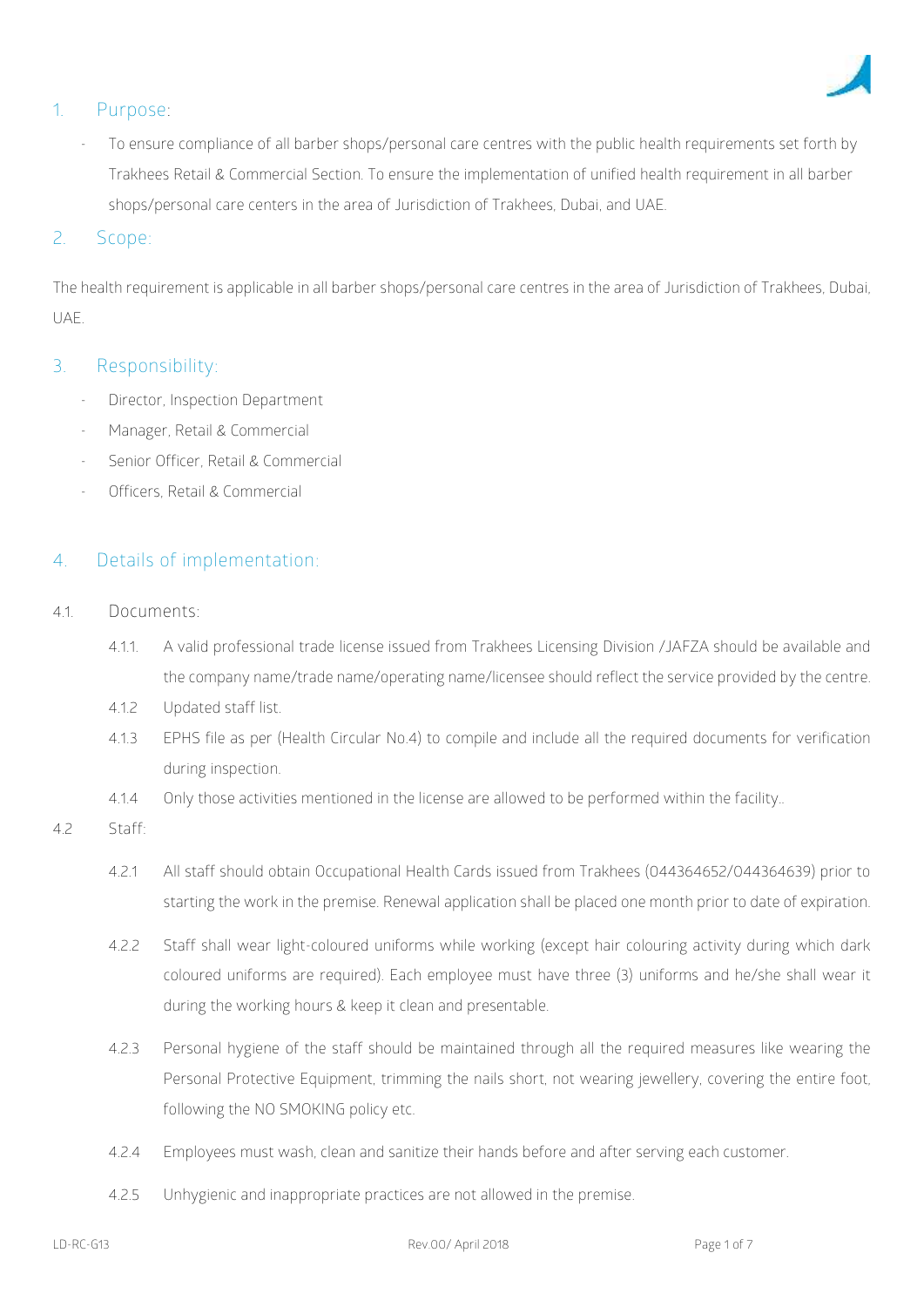

4.2.6 Gloves must be worn when providing hair coloring service

#### 4.3 **Furniture:**

- 4.3.1 Provide barber chairs that are comfortable, free of cracks, ashtrays and easy to clean.
- 4.3.2 Cabinets, storage drawers, display shelves and special storage drawers for staff must be provided and arranged well in the salon.
- 4.3.3 Waiting area must be provided with appropriate seats and suitably away from service areas.
- 4.3.4 Counters for hair cutting and styling service must be made of non-absorbable materials, free of cracks and easy to clean and sanitize. The counter shall be made of granite, glass or similar materials (which are impervious and easy to clean) if the counter is provided with wash basins.
- 4.4 **The saloon must be provided with:**
	- 4.4.1 Provide suitable area for cleaning and for preparing hair dyes made of smooth surfaces that are easily cleaned and disinfected, fitted with appropriate sink surrounded with ceramic with half a meter distance.
	- 4.4.2 Sufficient number of towels & aprons not less than 12 of each for one dressing chair. Disposable towels are preferred.
	- 4.4.3 A plastic laundry basket to collect used towels and aprons for washing. It is forbidden to re-use towels and aprons without washing, and it is preferred to keep washed and clean towels and aprons in plastic bags for use. It is not allowed to wash or dry towels, linen and aprons inside or outside the shop.
	- 4.4.4 Sufficient number of personal care tools made of approved and good quality materials (disposable tools are preferred).
	- 4.4.5 Valid pest control contract with an approved agency.
	- 4.4.6 Waste bins equipped with foot operated covers. Garbage bags placed in the bins shall be emptied frequently after each activity or at least when it is 3/4 full. Waste shall never be retained overnight.
- 4.5 Cleaning and Sterilizing:
	- 4.5.1 Tools must be cleaned manually after each service by washing with warm water and brush.
	- 4.5.2 Then keep all the washed tools fully dipped in the disinfectant solution. The disinfectant shall be an approved one and it should be used in the required concentrations. Adequate number of glass jars shall be available and the solution should be changed periodically to ensure effectiveness. It is important to note that tools must be dipped in the solution fully.
	- 4.5.3 UV light sterilizing machine must be provided for saloon tools (1 for each 3 chairs) and maintained clean. Tools must be kept inside the machine after cleaning, disinfecting and drying them considering the capacity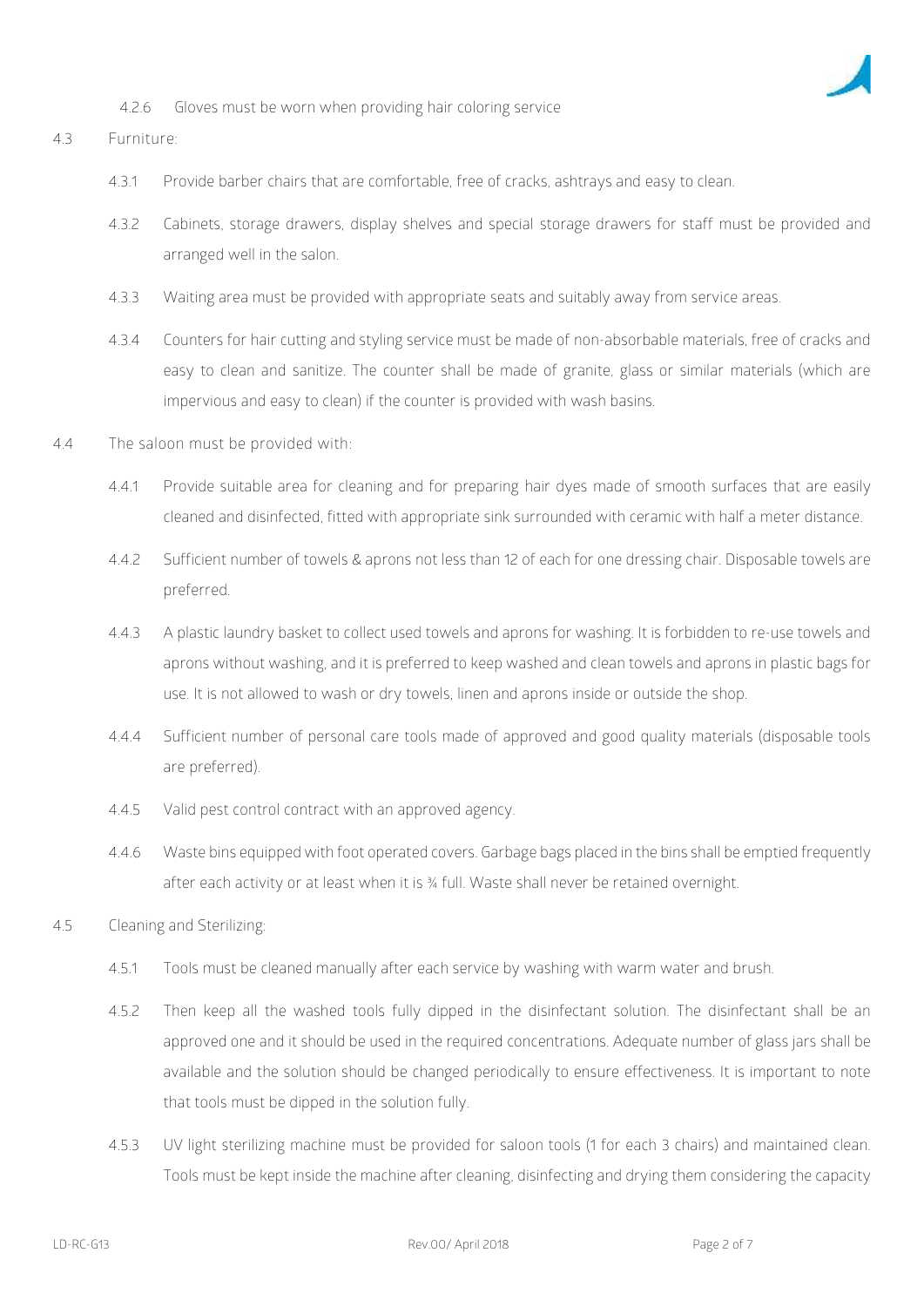

of the machine. The lamp of the machine must be changed periodically according to the operating instructions.

- 4.5.4 Heat sterilizing devices (dry heat or steam) must be provided in the salon, especially for metal tools used for cosmetics and personal care, equipped with thermostat and time control system.
- 4.5.5 Customers can bring their own bag/container with necessary tools to be used on them provided all the tools are brand new with packing intact to ensure hygiene.
- 4.5.6 Use clean and sterilized hair brushes that are kept in clean and suitable drawers and it must be separated from used tools. It is not allowed to re-use brushes among customers unless washed and sterilized properly.
- 4.5.7 Non-metal nail care tools and face sponges must be disposable and packaged well. It is not allowed to re use them for other customers, and must be properly disposed of after use.
- 4.5.8 Sitting and servicing areas, floors, surfaces, corners, sauna and steam rooms, as well as cabinets, shelves, drawers, curtains and toilets must be cleaned and disinfected as required.
- 4.5.9 Disposable wooden sticks must be used for waxing, and it is not allowed to double dip the stick in the waxing container or use it for other customers. A poster for "No double dipping" must be provided.
- 4.5.10 In case of using the roller wax, inner container must be changed for each customer.
- 4.5.11 Disposable bed sheets must be provided and changed after each customer in service area.
- 4.5.12 All facial machines must be maintained clean and disinfected and the water must be changed periodically. The water bowl of the machine must be made of glass to ensure the purity of water continuously, and the internal heater must be made of rustproof material. Distilled water is preferred to be used to prevent sedimentation.
- 4.5.13 Only a needed amount of cosmetic should be taken from the main container into a clean and disinfected bowl using disposable spatulas. It is not allowed to use the product directly from its container.
- 4.5.14 Hands and feet must be washed, cleaned, sanitized and dried before and after manicure and pedicure. Legs shall not be shaved 24 hours prior to pedicure procedure as a measure to prevent infection through the micro-cuts which normally happen during shaving.
- 4.6. **Cosmetics:**
	- 4.6.1 Hair dyes, cosmetics and personal care products must be registered with Consumer Products Safety Section in Dubai Municipality.
	- 4.6.2 It is not allowed to prepare beauty products/blends and use or sell to customers. Sticker must be placed on the cosmetic container shows opening date, especially for products that rely on expiration period from the date of opening.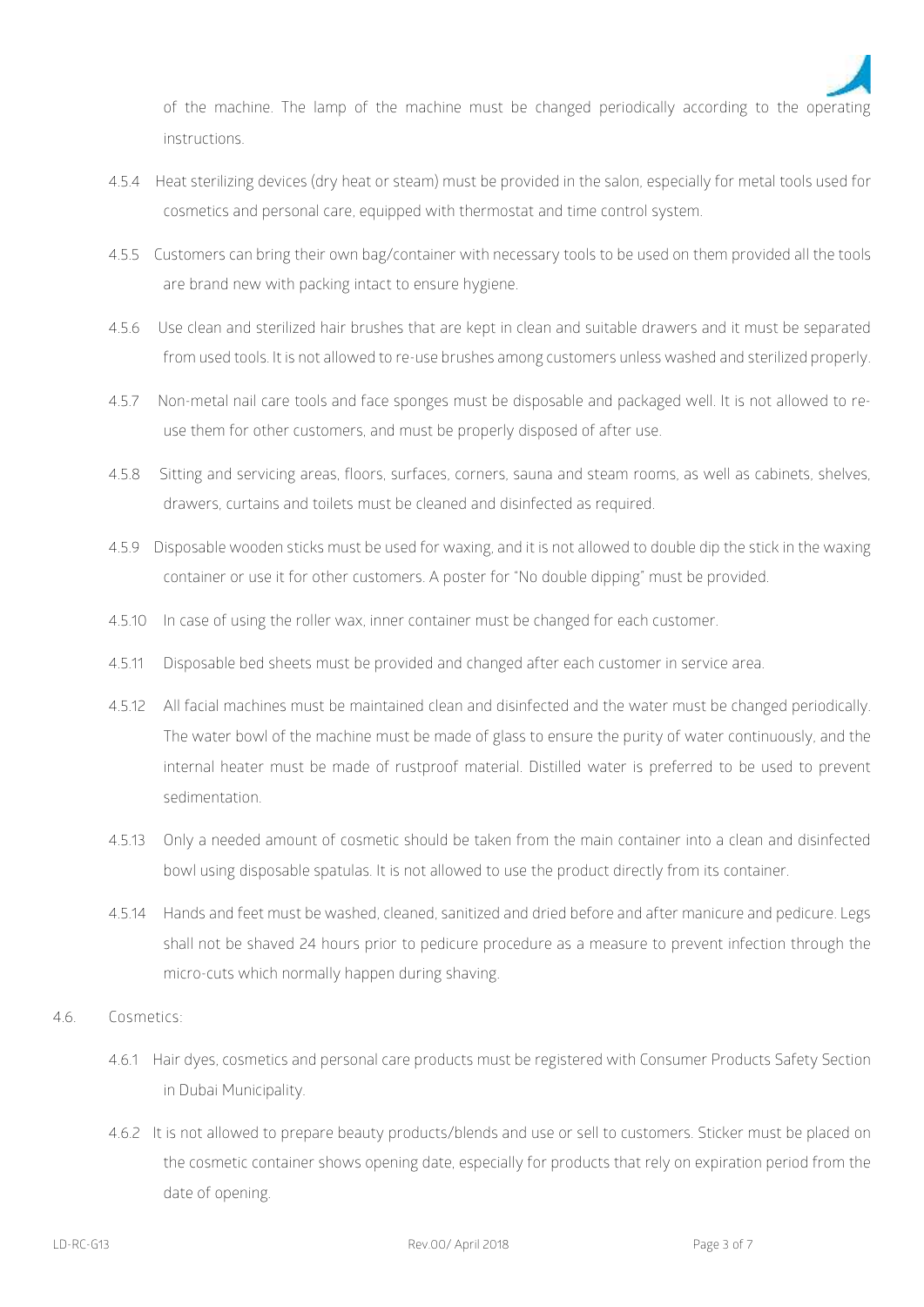

- 4.6.3 Hair colouring instructions and timings must be followed to avoid risks of skin absorption and all instructions on cosmetic and personal care products about mixing steps and ratios, sensitivity test and precautions must be followed.
- 4.6.4 The salon can keep not more than (5) containers of each cosmetic product for display, but for sale (if permitted in the license) and regular use in the salon, they can store required quantity.
- 4.7 **General Requirements:**
	- 4.7.1 Smoking is not allowed in the salon, and No Smoking signs must be provided.
	- 4.7.2 Accommodation and cooking are not allowed in the salon.
	- 4.7.3 Not allowed to use shaving brush, it can be replaced by foam or disposable shaving brush.
	- 4.7.4 Not allowed to use hair removal machines such as Laser and IPL (Intense Pulsed Light) in salons and beauty centers. Machines related to treatment and therapy must have approval from Dubai Health Authority. Not allowed to use foot razors/Credo blade for removing the dead skin/calluses.
	- 4.7.5 Alum if used for disinfection shall be of single use to prevent cross contamination.
	- 4.7.6 Animals are not allowed in the salon.
	- 4.7.7 Not allowed to use gas cylinders in the salon.
	- 4.7.8 Tanning service is not allowed for people under the age of 18 years.
	- 4.7.9 Period of tanning must be followed as instructed by manufacturer.
	- 4.7.10 Provide suitable area for the tanning service, goggles for eye protection and follow the safety requirements of the device.
	- 4.7.11 In case of providing tanning service using sprays, the products must be registered by Consumer Product Safety Section in Dubai Municipality.
- 4.8. **Moroccan bath:**
	- 4.8.1 Ensure not to provide the service for customers with skin diseases or other contagious diseases.
	- 4.8.2 Walls, floors and ceiling must be made of smooth and easy to clean surfaces.
	- 4.8.3 The bath must be cleaned immediately after each customer.
	- 4.8.4 Moroccan bath must be completely isolated from other sections of the salon.
	- 4.8.5 Separate dressing room must be provided for the bath.
	- 4.8.6 Cabinets (with locks) for customers' clothes and footwear, and cabinets' legs should be made of materials not subject to rust and are not adjacent to the floor.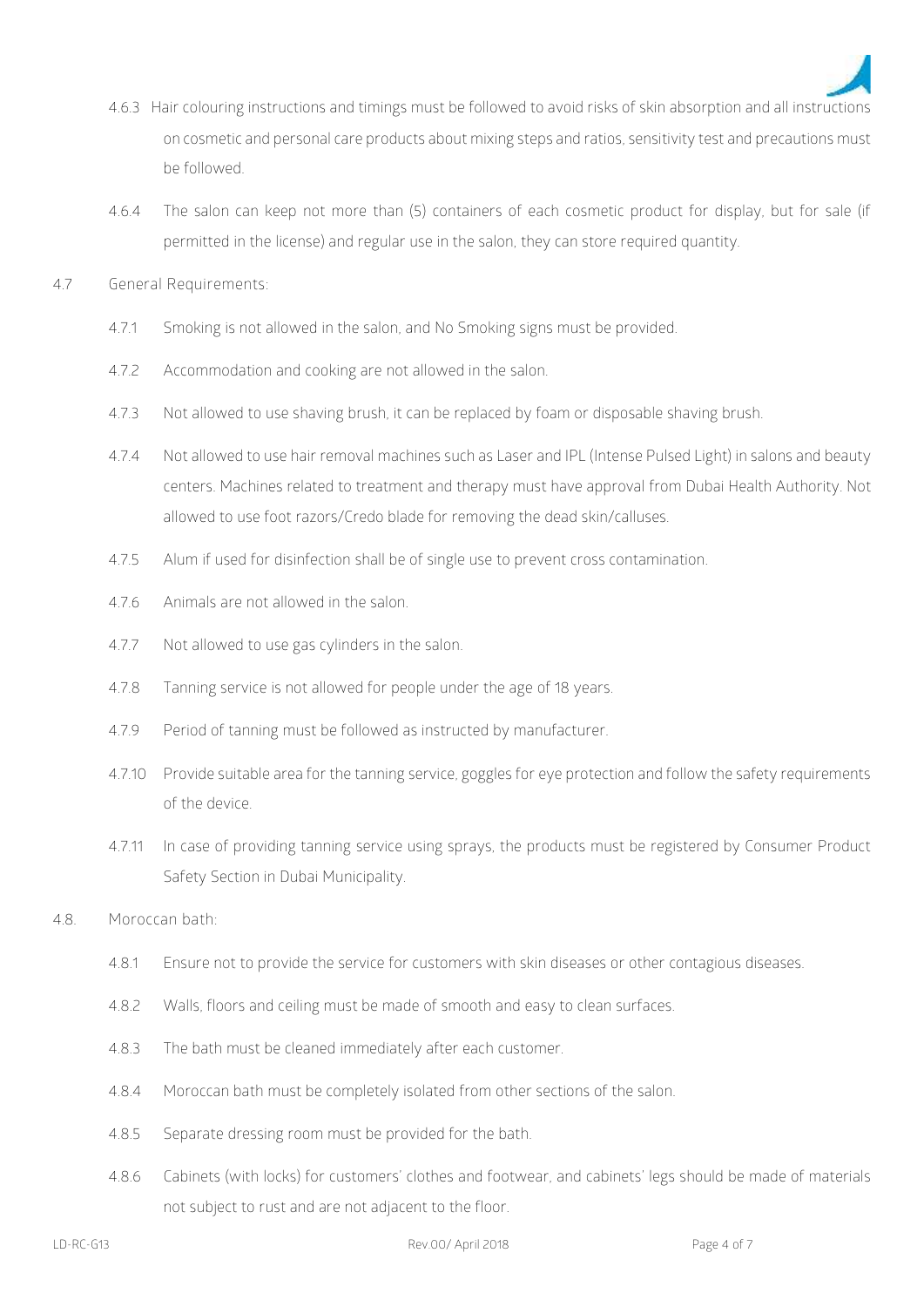

- 4.8.7 High standards of cleaning, sanitizing and drying must be applied in the bath before providing service to customers, especially in shower areas.
- 4.8.8 Used towels must be kept in baskets to be washed and cleaned, and it is not allowed to re-use towels for other customers unless they are washed, cleaned and dried properly.
- 4.8.9 Disposable Loofah sponge must be provided for each customer and it is not allowed to re-use it for others. Proper disposal of the sponges is required.
- 4.8.10 All products used must be from approved sources, good quality and approved or registered by Dubai Municipality. No one is allowed to use any other self-made products.
- 4.8.11 No one is allowed to deal with, or try to treat any skin diseases, or to provide any medical instructions for customers. If a contagious skin problem/contagious disease is noticed with customers, he should be directed to a Doctor. Avoid scrubs or dealing with irritated or injured skin.
- 4.8.12 Maintain appropriate temperature in the bath to avoid thermal shock or skin burns. It is preferred to test the bath temperature by workers before serving customers.
- 4.8.13 Regular maintenance is required inside the bath (to avoid mould growth) on the floor, walls, ceilings, lying and shower areas.
- 4.8.14 A sufficient exhaust facility must be available in the bath to maintain adequate ventilation.
- 4.8.15 Wearing gloves during the service is preferred.
- 4.8.16 Provide non-slip bath mats around shower areas in steam bath rooms.
- 4.8.17 No one is allowed to appear inappropriately with their bathrobe outside of the bath.